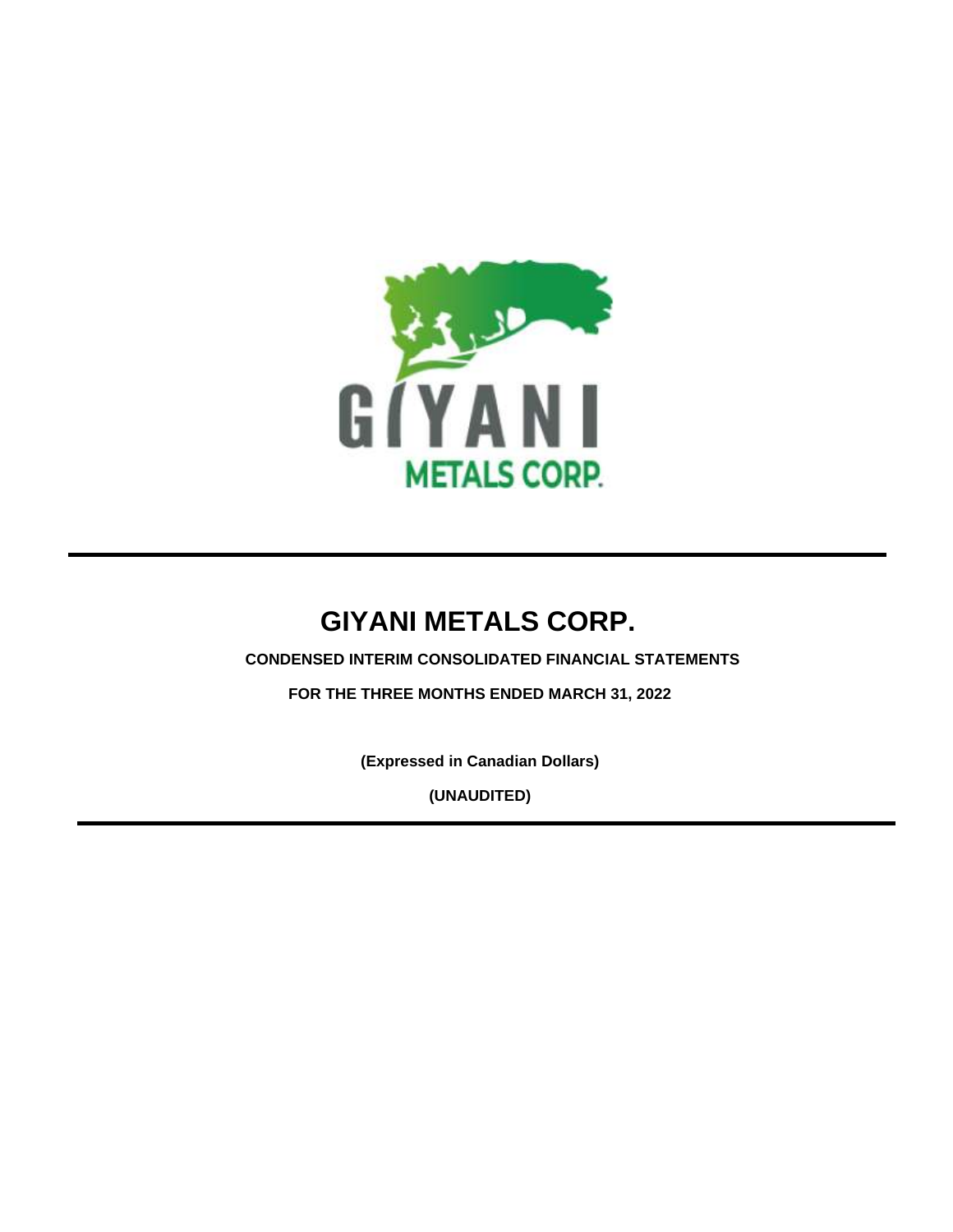**Condensed Interim Consolidated Statements of Financial Position**

(Expressed in Canadian Dollars unless otherwise stated)

(Unaudited)

| As at                                    |                   | March 31,<br>2022<br>(Unaudited) |     | December 31,<br>2021<br>(Audited) |
|------------------------------------------|-------------------|----------------------------------|-----|-----------------------------------|
| <b>ASSETS</b>                            |                   |                                  |     |                                   |
| <b>Current</b>                           |                   |                                  |     |                                   |
| Cash                                     |                   | \$<br>18,618,376                 | \$. | 20,250,602                        |
| Amount receivable                        | Note 5            | 117,912                          |     | 184,819                           |
| Prepaid and other expenses               |                   | 129,710                          |     | 69,442                            |
| <b>Current assets</b>                    |                   | 18,865,998                       |     | 20,504,863                        |
| Non-current                              |                   |                                  |     |                                   |
| Advance payments                         |                   | 161,618                          |     |                                   |
| Property, plant and equipment            | Note 6            | 188,707                          |     | 160,935                           |
| Exploration and evaluation assets        | Note 7            | 9,751,874                        |     | 8,579,209                         |
| <b>Total assets</b>                      |                   | \$<br>28,968,197                 | \$  | 29,245,007                        |
| <b>LIABILITIES</b>                       |                   |                                  |     |                                   |
| <b>Current</b>                           |                   |                                  |     |                                   |
| Accounts payable and accrued liabilities | <b>Notes 8,11</b> | \$<br>1,871,730                  | \$  | 1,459,972                         |
| Lease liabilities                        | Note 9            | 54,542                           |     | 54,396                            |
| <b>Current liabilities</b>               |                   | 1,926,272                        |     | 1,514,368                         |
| <b>Non-current</b>                       |                   |                                  |     |                                   |
| Lease liabilities                        | Note 9            | 18,252                           |     | 32,859                            |
| <b>RSU liability</b>                     | Note 10           | 36,719                           |     | 25,968                            |
| <b>Total liabilities</b>                 |                   | \$<br>1,981,243                  | \$  | 1,573,195                         |
| <b>EQUITY</b>                            |                   |                                  |     |                                   |
| Share capital                            | Note 12           | \$<br>49,150,473                 | \$  | 48,077,609                        |
| Contributed surplus                      | Note 13           | 8,493,596                        |     | 8,298,318                         |
| Warrants                                 | Note 14           | 12,394,663                       |     | 12,689,326                        |
| Cumulative translation adjustment        |                   | (566, 299)                       |     | (475, 578)                        |
| Deficit                                  |                   | (42, 485, 479)                   |     | (40, 917, 863)                    |
|                                          |                   | 26,986,954                       |     | 27,671,812                        |
| <b>Total liabilities and equity</b>      |                   | \$<br>28,968,197                 | \$  | 29,245,007                        |

*The accompanying notes are an integral part of these condensed consolidated interim financial statements.*

### **Approved by the Board of Directors:**

# **Director: Stephanie Hart**

**Director: Jonathan Henry**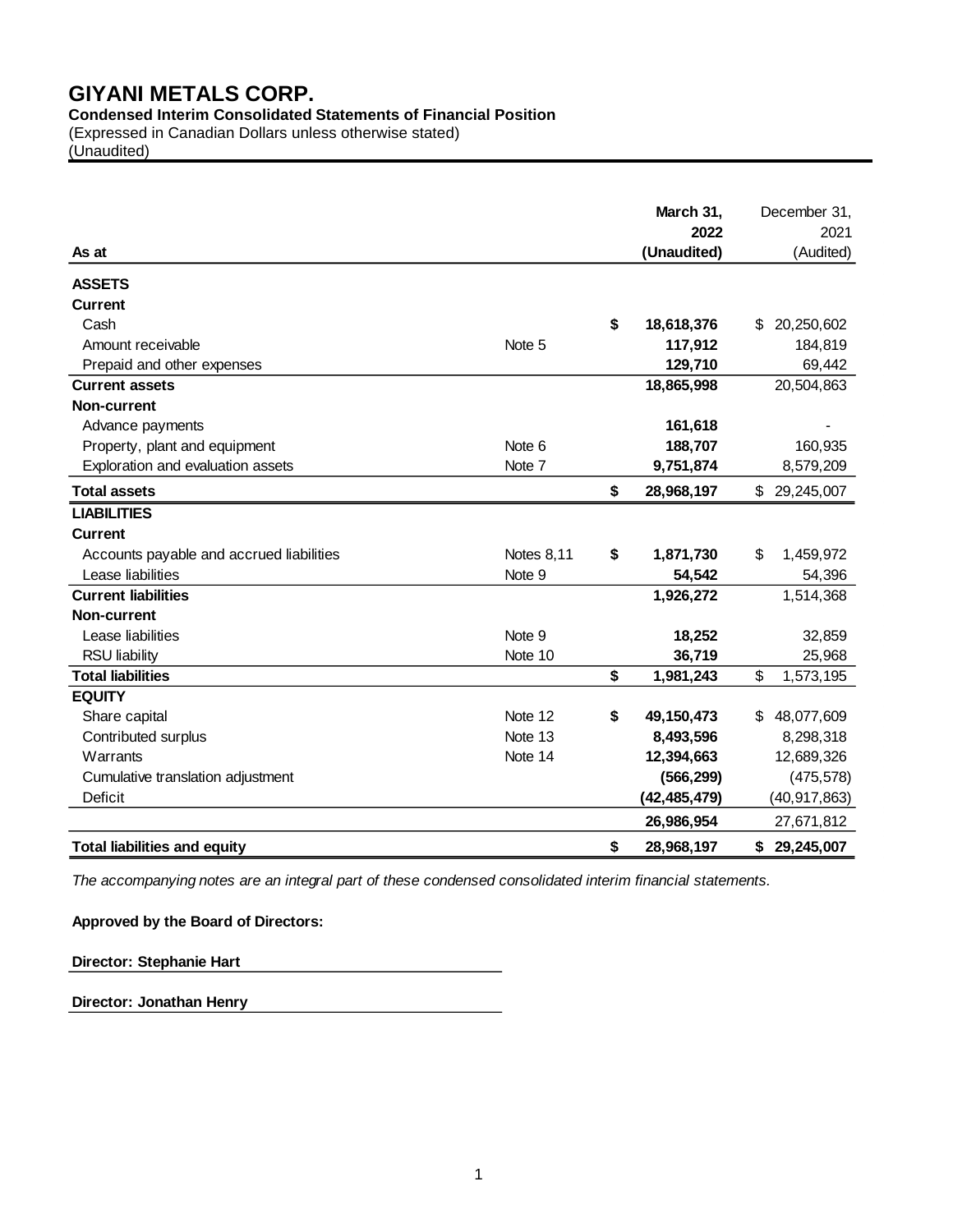**Condensed Interim Consolidated Statements of Loss and Comprehensive Loss**

(Expressed in Canadian dollars unless otherwise stated) (Unaudited)

| For the periods ended                                           |                   |    | March 31,<br>2022 |                | March 31,<br>2021 |
|-----------------------------------------------------------------|-------------------|----|-------------------|----------------|-------------------|
|                                                                 |                   |    |                   |                |                   |
| <b>Expenses</b>                                                 |                   |    |                   |                |                   |
| Corporate, general and adminstrative expenses                   | Note 15           |    | 1,613,652         |                | 790,908           |
| Depreciation                                                    | Note 6            |    | 20,113            |                | 1,182             |
| Net loss before finance charges and foreign exchange            |                   |    | 1,633,765         |                | 792,090           |
| Other items                                                     |                   |    |                   |                |                   |
| Foreign exchange (gain) loss, net                               |                   |    | (18, 675)         |                | 87,802            |
| Loss on acquisition of remaining interest in Lexshell           | Note <sub>7</sub> |    |                   |                | 45,000            |
| Gain on sale of Rock Island Trading (Pty) Ltd.                  | Note 7            |    | (29, 670)         |                | (50, 869)         |
| Finance cost, net                                               |                   |    | (17, 804)         |                | 2,229             |
| <b>Net loss</b>                                                 |                   | S. | 1,567,616         | \$             | 876,252           |
| Other comprehensive loss                                        |                   |    |                   |                |                   |
| Items that may be subsequently reclassified to profit and loss: |                   |    |                   |                |                   |
| Currency translation adjustment                                 |                   |    | 90,721            |                | 43,703            |
| Net loss and comprehensive loss for the period                  |                   | S. | 1,658,337         | $\mathfrak{S}$ | 919,955           |
| Basic and diluted loss per share                                |                   | \$ | 0.01              | \$             | 0.01              |
| Weighted average number of shares outstanding                   |                   |    | 203,465,628       |                | 155,581,895       |

*The accompanying notes are an integral part of these condensed consolidated interim financial statements.*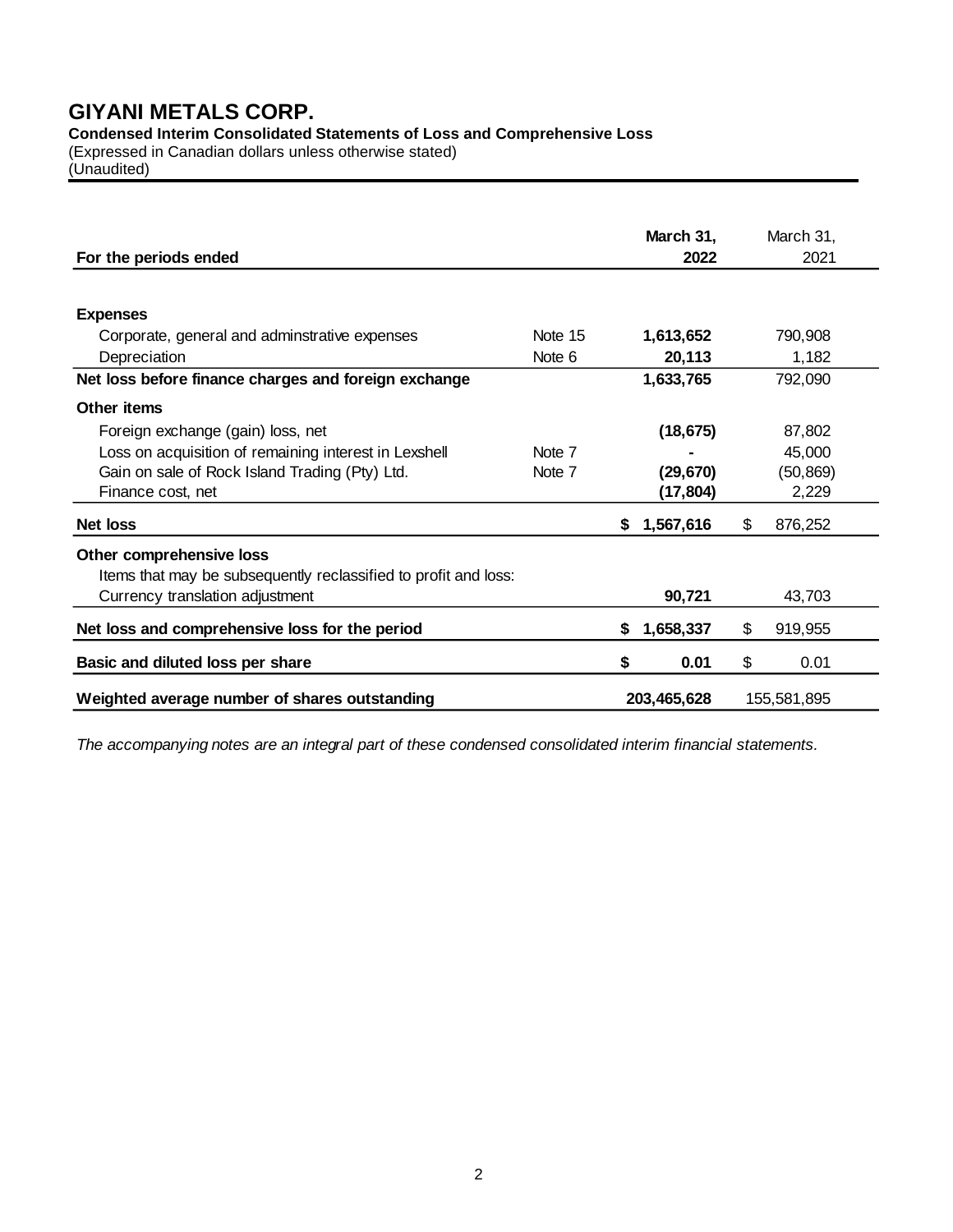**Condensed Interim Consolidated Statements of Changes in Shareholders' Equity**

(Expressed in Canadian dollars unless otherwise stated) (Unaudited)

|                                                           |                   |               |      |                      |                    |      |            |      | <b>Cumulative</b>  |                                  |      |              |
|-----------------------------------------------------------|-------------------|---------------|------|----------------------|--------------------|------|------------|------|--------------------|----------------------------------|------|--------------|
|                                                           |                   |               |      | <b>Share Capital</b> | Contributed        |      |            |      | <b>Translation</b> |                                  |      |              |
|                                                           | <b>Notes</b>      | <b>Number</b> |      | <b>Amount</b>        | <b>Surplus</b>     |      | Warrants   |      | Adjustment         | <b>Deficit</b>                   |      | <b>Total</b> |
| Balance at December 31, 2020                              |                   | 153,753,234   | - \$ | 30,489,730           | 7,173,754 \$<br>\$ |      | 7,465,980  |      | (426, 640)         | $(35,805,640)$ \$<br>S.          |      | 8,897,184    |
| Bought deal equity financing                              | 12b(i)            | 16,916,500    |      | 11,503,220           |                    |      |            |      |                    |                                  |      | 11,503,220   |
| Share issuance costs                                      | 12b(i)            |               |      | (796, 475)           |                    |      |            |      |                    |                                  |      | (796, 475)   |
| Warrants issued under bought deal equity financing        | 12b(i)            |               |      | (2,348,136)          |                    |      | 2,348,136  |      |                    |                                  |      |              |
| Broker warrants issued under bought deal equity financing | 12b(i)            |               |      | (352, 486)           |                    |      | 352,486    |      |                    |                                  |      |              |
| Exercise of stock options                                 | 12b(iii)          | 262,500       |      | 102,290              | (48, 290)          |      |            |      |                    |                                  |      | 54,000       |
| Exercise of warrants                                      | 12b(iv)           | 2,320,500     |      | 405,035              |                    |      | (117, 185) |      |                    |                                  |      | 287,850      |
| Stock-based compensation                                  | 13(i)             |               |      |                      | 191,724            |      |            |      |                    |                                  |      | 191,724      |
| Currency translation adjustment                           |                   |               |      |                      |                    |      |            |      | (43,703)           |                                  |      | (43,703)     |
| Net loss                                                  |                   |               |      |                      |                    |      |            |      |                    | (876, 252)                       |      | (876, 252)   |
| Balance at March 31, 2021                                 |                   | 173,252,734   | - \$ | 39,003,178           | \$7,317,188        | -\$  | 10,049,417 |      | (470,343)          | (36,681,892)<br>\$               | - \$ | 19,217,548   |
| Bought deal equity financing                              | 12b(ii)           | 26,136,395    |      | 11,500,013           |                    |      |            |      |                    |                                  |      | 11,500,013   |
| Share issuance costs                                      | 12b(ii)           |               |      | (1,057,811)          |                    |      |            |      |                    |                                  |      | (1,057,811)  |
| Warrants issued under bought deal equity financing        | 12b(ii)           |               |      | (2,498,045)          |                    |      | 2,498,045  |      |                    |                                  |      |              |
| Broker warrants issued under bought deal equity financing | 12b(ii)           |               |      | (287, 400)           |                    |      | 287,400    |      |                    |                                  |      |              |
| Exercise of warrants                                      | 12b(iv)           | 1.786.500     |      | 662,211              |                    |      | (145, 536) |      |                    |                                  |      | 516.675      |
| Exercise of stock options                                 | 12b(iii)          | 2,000,000     |      | 755,463              | (340, 933)         |      |            |      |                    |                                  |      | 414,530      |
| Stock-based compensation                                  | $13(ii-v)$        |               |      |                      | 1,322,063          |      |            |      |                    |                                  |      | 1,322,063    |
| Currency translation adjustment                           |                   |               |      |                      |                    |      |            |      | (5,235)            |                                  |      | (5,235)      |
| Net loss                                                  |                   |               |      |                      |                    |      |            |      |                    | (4,235,971)                      |      | (4,235,971)  |
| Balance at December 31, 2021                              |                   | 203, 175, 629 | -\$  | 48,077,609           | 8,298,318<br>S     | - \$ | 12,689,326 | - 56 | (475, 578)         | (40, 917, 863)<br>S.             | - 5  | 27,671,812   |
| Exercise of warrants                                      | 12b(v)            | 3,867,336     |      | 1,072,864            |                    |      | (294, 663) |      |                    |                                  |      | 778,201      |
| Stock-based compensation                                  | $13(\mathsf{vi})$ |               |      |                      | 195,278            |      |            |      |                    |                                  |      | 195,278      |
| Currency translation adjustment                           |                   |               |      |                      |                    |      |            |      | (90, 721)          |                                  |      | (90, 721)    |
| Net loss                                                  |                   |               |      |                      |                    |      |            |      |                    | (1, 567, 616)                    |      | (1,567,616)  |
| Balance at March 31, 2022                                 |                   | 207,042,965   | - \$ | 49,150,473           | \$8,493,596        | - \$ | 12,394,663 |      |                    | $(566, 299)$ \$ $(42, 485, 479)$ |      | \$26,986,954 |

*The accompanying notes are an integral part of these condensed consolidated interim financial statements.*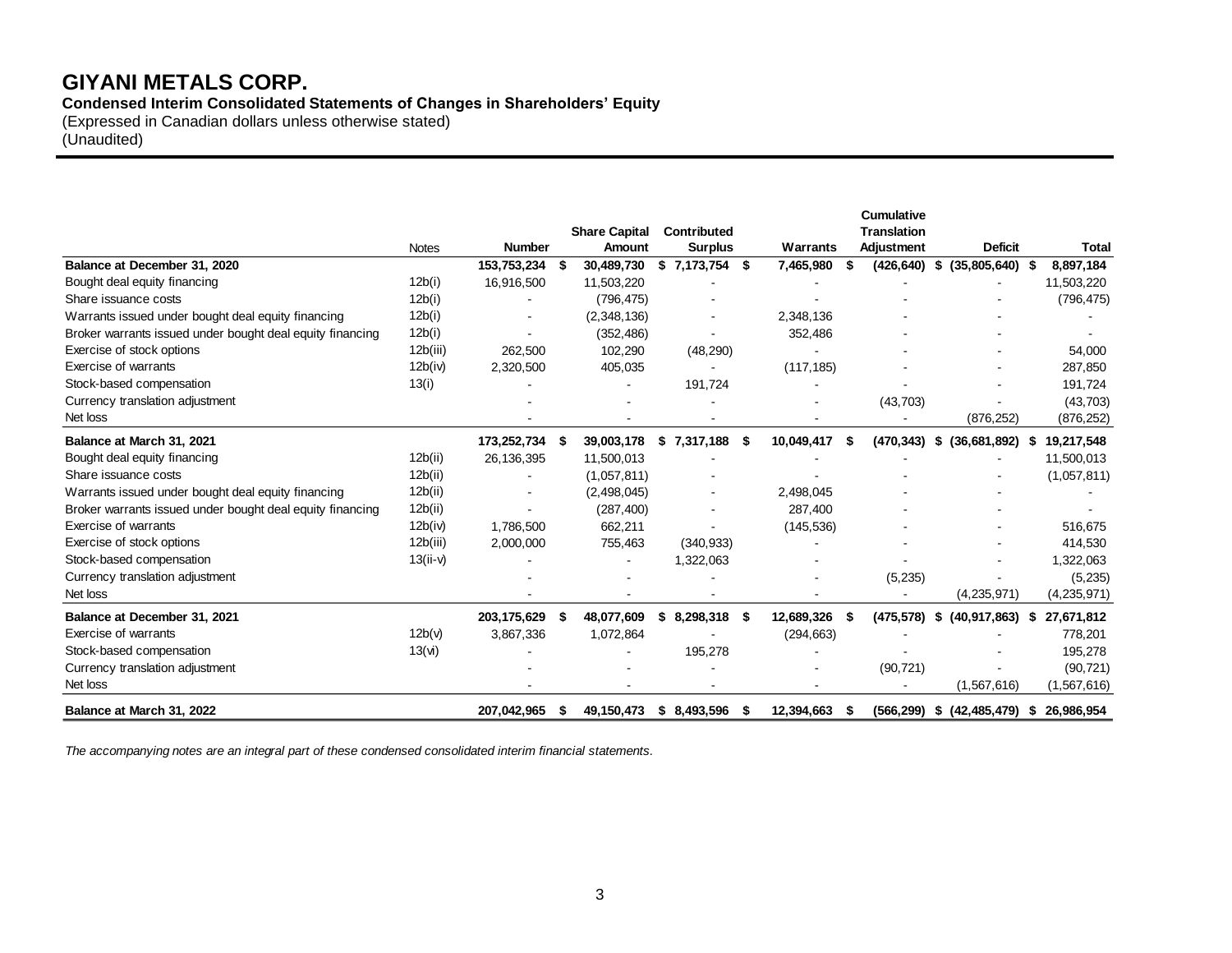# **Condensed Consolidated Interim Statements of Cash Flows**

(Expressed in Canadian dollars unless otherwise stated)

(Unaudited)

| For the periods ended                                |                    | March 31<br>2022    | March 31<br>2021 |
|------------------------------------------------------|--------------------|---------------------|------------------|
| <b>Operating activities</b>                          |                    |                     |                  |
| Net loss                                             |                    | \$<br>(1, 567, 616) | \$<br>(876, 252) |
| Adjusted for:                                        |                    |                     |                  |
| Depreciation                                         | Note 6             | 20,113              | 1,182            |
| Stock-based compensation                             | <b>Notes 10,13</b> | 206,029             | 191,724          |
| Finance cost, net                                    |                    | (17, 804)           |                  |
| Unrealized foreign exchange (gain) loss, net         |                    | (4,869)             | 3,217            |
| Changes in working capital and other:                |                    |                     |                  |
| Decrease in amount receivable                        |                    | 44,011              | 29,094           |
| Decrease in subscription receivable                  |                    |                     | 186,900          |
| Increase in prepaids                                 |                    | (60, 960)           | (108,068)        |
| Decrease in accounts payable and accrued liabilities |                    | 335,343             | 98,781           |
| Increase in advance payments                         |                    | (161, 618)          |                  |
| Cash used in operating activities                    |                    | (1, 207, 371)       | (473, 422)       |
| <b>Investing activities</b>                          |                    |                     |                  |
| Additions to property, plant and equipment           |                    | (52, 334)           |                  |
| Additions to exploration and evaluation expenditures |                    | (1, 138, 051)       | (1, 337, 337)    |
| Cash used in investing activities                    |                    | (1, 190, 385)       | (1, 337, 337)    |
| <b>Financing activities</b>                          |                    |                     |                  |
| Proceeds from bought deal equity financing           |                    |                     | 11,503,220       |
| Share issuance costs                                 |                    |                     | (796, 475)       |
| Proceeds from exercise of stock options              |                    |                     | 54,000           |
| Proceeds from exercise of warrants                   | Note $12b(v)$      | 778,201             | 287,850          |
| Payment of lease liabilities                         | Note 9             | (15, 388)           |                  |
| Cash provided by financing activities                |                    | 762,813             | 11,048,595       |
|                                                      |                    |                     |                  |
| (Decrease) increase in cash                          |                    | (1,634,943)         | 9,237,836        |
| Cash at beginning of the period                      |                    | 20,250,602          | 6,338,927        |
| Effect of foreign exchange on cash                   |                    | 2,717               |                  |
| Cash position at end of the period                   |                    | \$<br>18,618,376    | \$<br>15,576,763 |

*The accompanying notes are an integral part of these condensed consolidated interim financial statements.*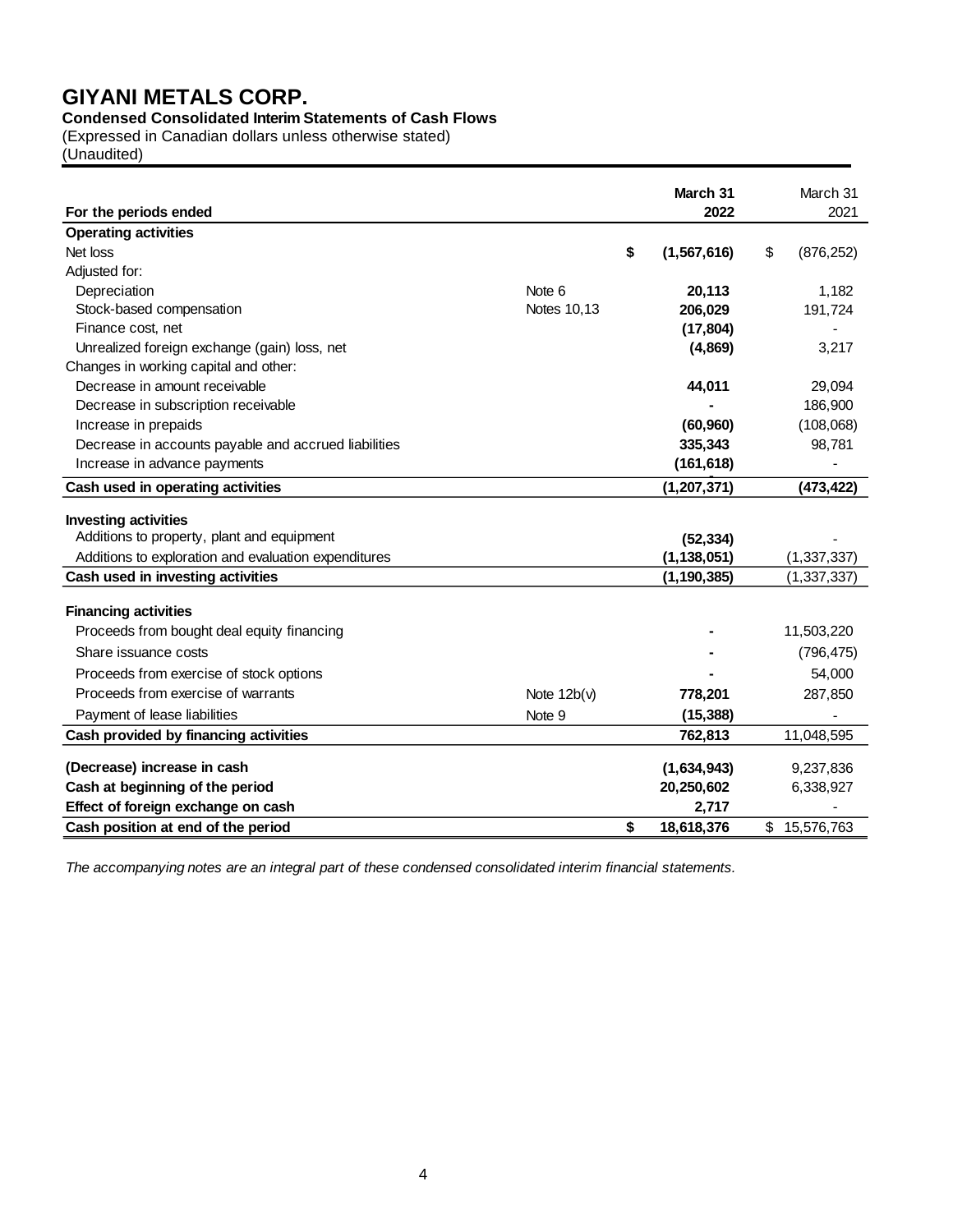Notes to the Condensed Interim Consolidated Financial Statements March 31, 2022 and 2021 (Expressed in Canadian dollars unless otherwise stated) (Unaudited)

#### **1. Nature of operations**

Giyani Metals Corp., formerly Giyani Gold Corp. ("**Giyani**", or "**the Company**") was incorporated under the Canada Business Corporations Act on July 26, 2007, and continued under the Business Corporations Act of British Columbia on August 4, 2010. Since 2017, the Company has focused its full attention to advance its manganese assets within the Kanye Basin in south eastern Botswana, Africa (the "**Kanye Basin Prospects**") through its wholly owned Botswana subsidiary Menzi Battery Metals (Pty) Ltd. ("**Menzi**"). The Company's Kanye Basin Prospects consist of 10 prospecting licences and include the past producing Kgwakgwe Hill mine and project ("**K.Hill Project**"), the Otse manganese prospect ("**Otse**") and the Lobatse manganese prospect ("**Lobatse**"), all of which have seen historical mining activities.

The Company's registered address is Suite 1700, Park Place, 666 Burrard Street, Vancouver, BC, V6C 2X8. The Company is a reporting issuer in British Columbia, Alberta and Ontario and trades on the TSX Venture Exchange ("**TSXV**") under the symbol "EMM".

The Company's strategy is to become a responsible and low carbon producer of battery materials for the electric vehicle ("**EV**") industry. Giyani is developing a portfolio of manganese oxide deposits in the Kanye Basin of Botswana to produce high purity manganese sulphate monohydrate ("**HPMSM**"), a precursor chemical used in the production of lithium-ion batteries employed in EVs.

The outbreak of the novel strain of coronavirus, specifically identified as "COVID-19", resulted in governments worldwide enacting emergency measures to combat the spread of the virus. These measures, which included the implementation of travel bans, quarantine periods and social distancing, have caused material disruption to businesses and supply chains globally. Global equity markets have experienced significant volatility. Despite the easing of travel restrictions and improvements in the global economy, the duration of the pandemic and its impact on the Company and its operating subsidiaries in future periods cannot be reliably estimated. The Company continues to monitor the business environment to ensure minimal disruption to business operations and continues to operate all aspects of its business as intended as of the current date.

# **2. Basis of preparation**

# **(a) Statement of compliance**

These unaudited condensed interim consolidated financial statements as at and for the three months ended March 31, 2022 and 2021 have been prepared in accordance with International Accounting Standard ("**IAS**") 34 "Interim Financial Reporting" using accounting policies consistent with the International Financial Reporting Standards ("**IFRS**") as issued by the International Accounting Standards Board ("**IASB**") and interpretations issued by the IFRS Interpretations Committee ("**IFRICs**").

These unaudited condensed interim consolidated financial statements should be read in conjunction with the Company's audited consolidated financial statements for the year ended December 31, 2021.

These unaudited condensed interim consolidated financial statements have been prepared using IFRS applicable to a "going concern", which assume that the Company will continue in operation for the foreseeable future and will be able to realize its assets and discharge its liabilities in the normal course of operations.

The Company is a resource development company that does not own any properties with established reserves and has no operating revenues. Further, there is no assurance that the evaluation and acquisition activities executed or planned by the Company for the Kanye Basin Prospects will result in the development of a profitable commercial operation. The Company will most likely continue to operate at a loss while the Company is evaluating the Kanye Basin Prospects and planning its potential development.

The Board of Directors approved these unaudited condensed interim consolidated financial statements on May 26, 2022.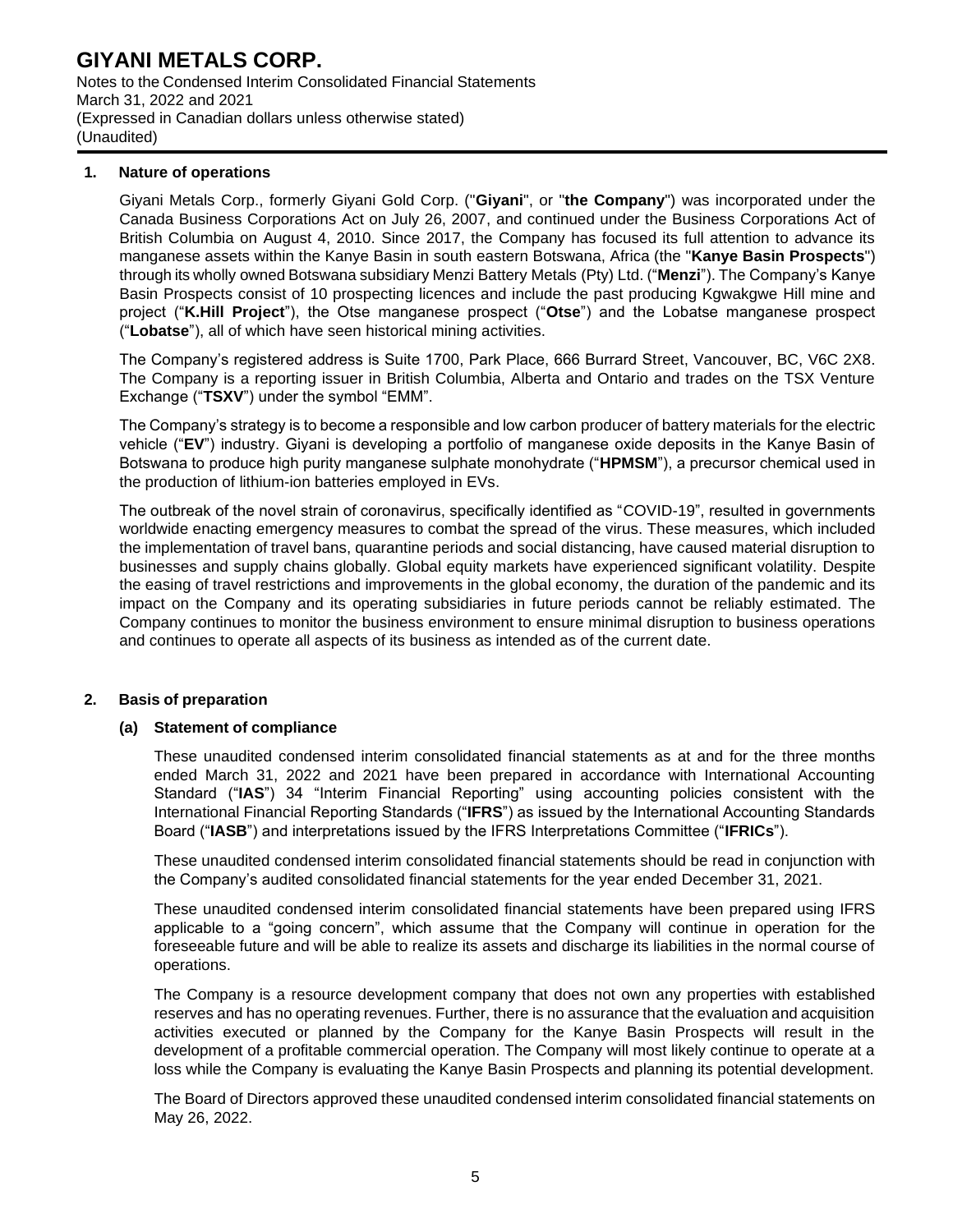#### **(b) Use of judgements and estimates**

The preparation of the unaudited condensed interim consolidated financial statements in conformity with IFRS requires management to make estimates, judgments and assumptions that affect the reported amount of assets, liabilities, income and expenses. Actual results could differ from these estimates, judgments and assumptions. Estimates and underlying assumptions are reviewed on an ongoing basis. Revisions to accounting estimates are recognized in the period in which the estimates are revised and in any future periods affected.

The significant estimates and judgments applied in the preparation of these unaudited condensed interim consolidated financial statements are consistent with those applied and disclosed in Note 2(f) to the Company's audited consolidated financial statements for the year ended December 31, 2021.

#### **3. Significant accounting policies**

The accounting policies and methods of computation applied by the Company in these unaudited condensed interim consolidated financial statements are the same as those applied in the Company's audited annual consolidated financial statements for the year ended December 31, 2021.

#### **4. New standards and interpretations not yet adopted**

The standards and interpretations that are issued, but not yet effective, up to the date of issuance of the Company's Financial Statements that the Company reasonably expects will have an impact on its disclosures, financial position or performance when applied at a future date, are disclosed below. The Company intends to adopt these standards, if applicable, when they become effective.

#### **(a) Classification of Liabilities as Current or Non-Current (Amendments to IAS 1)**

The IASB has published Classification of Liabilities as Current or Non-Current (Amendments to IAS 1) which clarifies the guidance on whether a liability should be classified as either current or non-current. The amendments:

- clarify that the classification of liabilities as current or non-current should only be based on rights that are in place "at the end of the reporting period";
- clarify that classification is unaffected by expectations about whether an entity will exercise its right to defer settlement of a liability; and
- make clear that settlement includes transfers to the counterparty of cash, equity instruments, other assets or services that result in extinguishments of the liability.

This amendment is effective for annual periods beginning on or after January 1, 2022. There is currently a proposal in place to extend effective date for annual periods beginning on or after January 1, 2023. Earlier application is permitted. The extent of the impact of adoption of this amendment has not yet been determined.

# **(b) Definition of Accounting Estimates – Amendments to IAS 8**

In February 2021, the IASB issued amendments to IAS 8, in which it introduced a definition of 'accounting estimates'. The amendments clarify the distinction between changes in accounting estimates and changes in accounting policies and the correction of errors. Also, they clarify how entities use measurement techniques and inputs to develop accounting estimates. The amendments are effective for annual reporting periods beginning on or after January 1, 2023, and apply to changes in accounting policies and accounting estimates that occur on or after the start of that period. Earlier application is permitted if this fact is disclosed.

The amendments are not expected to have a material impact on the Company.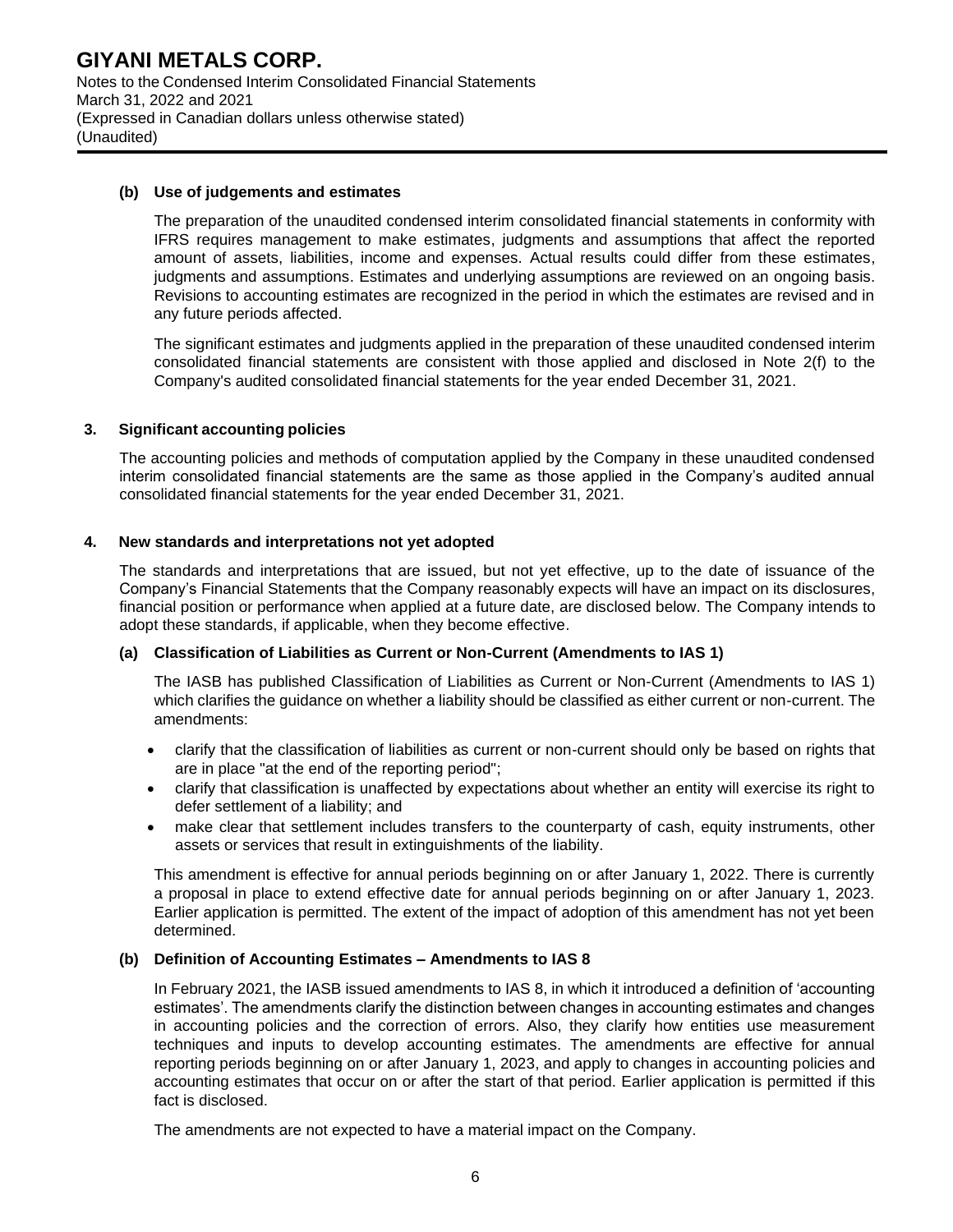#### **(c) Disclosure of Accounting Policies - Amendments to IAS 1 and IFRS Practice Statement 2**

In February 2021, the IASB issued amendments to IAS 1 and IFRS Practice Statement 2 Making Materiality.

Judgements, in which it provides guidance and examples to help entities apply materiality judgements to accounting policy disclosures. The amendments aim to help entities provide accounting policy disclosures that are more useful by replacing the requirement for entities to disclose their 'significant' accounting policies with a requirement to disclose their 'material' accounting policies and adding guidance on how entities apply the concept of materiality in making decisions about accounting policy disclosures. The amendments to IAS 1 are applicable for annual periods beginning on or after January 1, 2023, with earlier application permitted. Since the amendments to the Practice Statement 2 provide non-mandatory guidance on the application of the definition of material to accounting policy information, an effective date for these amendments is not necessary. The Company is currently assessing the impact of the amendments to determine the impact they will have on the Company's accounting policy disclosures.

#### **(d) Amendments to IAS 12 Income taxes**

Deferred Tax related to Assets and Liabilities arising from a Single Transaction clarifies the accounting for deferred tax on transactions such as leases and decommissioning obligations by removing the initial recognition exemption for transactions in which equal amounts of deductible and taxable temporary differences arise on initial recognition. The amendments are effective for annual periods beginning on or after January 1, 2023.

#### **5. Amount receivable**

|                         | March 31 | December 31 |
|-------------------------|----------|-------------|
|                         | 2022     | 2021        |
| Statutory receivables   | 117.912  | 184.819     |
| Total amount receivable | 117.912  | 184,819     |

#### **6. Property, plant and equipment**

|                                         |                 | Mining and           |                 |                |                     |                |    |            |
|-----------------------------------------|-----------------|----------------------|-----------------|----------------|---------------------|----------------|----|------------|
|                                         | Furniture and   | Exploration          | Computer        |                |                     | Leasehold      |    |            |
|                                         | Fixture         | Equipment            | Equipment       | Vehicles       | <b>ROU Property</b> | Improvements   |    | Total      |
| Cost                                    |                 |                      |                 |                |                     |                |    |            |
| At December 31, 2020                    | \$<br>35,365    | \$<br>54,467         | \$<br>25,742    | \$             | \$                  | \$             | \$ | 115,574    |
| <b>Additions</b>                        | 25,951          |                      | 5.047           | 46.161         | 116.551             | 7,405          |    | 201,115    |
| Foreign exchange                        | (1, 192)        |                      | (158)           | (2, 177)       | (6, 722)            | (349)          |    | (10, 598)  |
| Disposal                                | (31,186)        | (54, 467)            | (25, 742)       | ٠              | ٠                   | ٠              |    | (111, 395) |
| At December 31, 2021                    | \$<br>28,938    | \$                   | \$<br>4,889     | \$<br>43,984   | \$<br>109,829       | \$<br>7,056    | \$ | 194,696    |
| <b>Additions</b>                        | 4,932           |                      | 2,945           | 41,919         |                     | 2,538          |    | 52,334     |
| Foreign exchange                        | (676)           |                      | (54)            | (2,902)        | (1,878)             | (459)          |    | (5,969)    |
| At March 31, 2022                       | \$<br>33,194    | \$                   | \$<br>7,780     | \$<br>83,001   | \$<br>107,951       | \$<br>9,135    | S  | 241,061    |
|                                         |                 |                      |                 |                |                     |                |    |            |
| <b>Accumulated depreciation</b>         |                 |                      |                 |                |                     |                |    |            |
| At December 31, 2020                    | \$<br>(29, 628) | \$<br>(47, 507)      | \$<br>(25, 742) | \$             | \$                  | \$             | \$ | (102, 877) |
| Depreciation                            | (3,883)         | (6,960)              | (711)           | (2,408)        | (24, 450)           | (894)          |    | (39, 306)  |
| Foreign exchange                        | 202             |                      | 49              | 209            | 744                 | 12             |    | 1,216      |
| Disposal                                | 26,997          | 54,467               | 25,742          |                |                     | $\blacksquare$ |    | 107,206    |
| At December 31, 2021                    | \$<br>(6, 312)  | \$<br>$\blacksquare$ | \$<br>(662)     | \$<br>(2, 199) | \$<br>(23, 706)     | \$<br>(882)    | \$ | (33, 761)  |
| Depreciation expense                    | (966)           |                      | (523)           | (3,350)        | (14, 224)           | (1,050)        |    | (20, 113)  |
| Foreign exchange                        | 86              |                      | 21              | 209            | 1,135               | 69             |    | 1,520      |
| At March 31, 2022                       | \$<br>(7, 192)  | \$<br>$\blacksquare$ | \$<br>(1, 164)  | \$<br>(5, 340) | \$<br>(36,795)      | \$<br>(1,863)  | \$ | (52, 354)  |
|                                         |                 |                      |                 |                |                     |                |    |            |
| Net book value:<br>At December 31, 2021 | \$<br>22,626    | \$                   | \$<br>4,227     | \$<br>41.785   | \$<br>86,123        | \$<br>6,174    | \$ | 160,935    |
| At March 31, 2022                       | \$<br>26,002    | \$                   | \$<br>6,616     | \$<br>77,661   | \$<br>71,156        | \$<br>7,272    | \$ | 188,707    |
|                                         |                 |                      |                 |                |                     |                |    |            |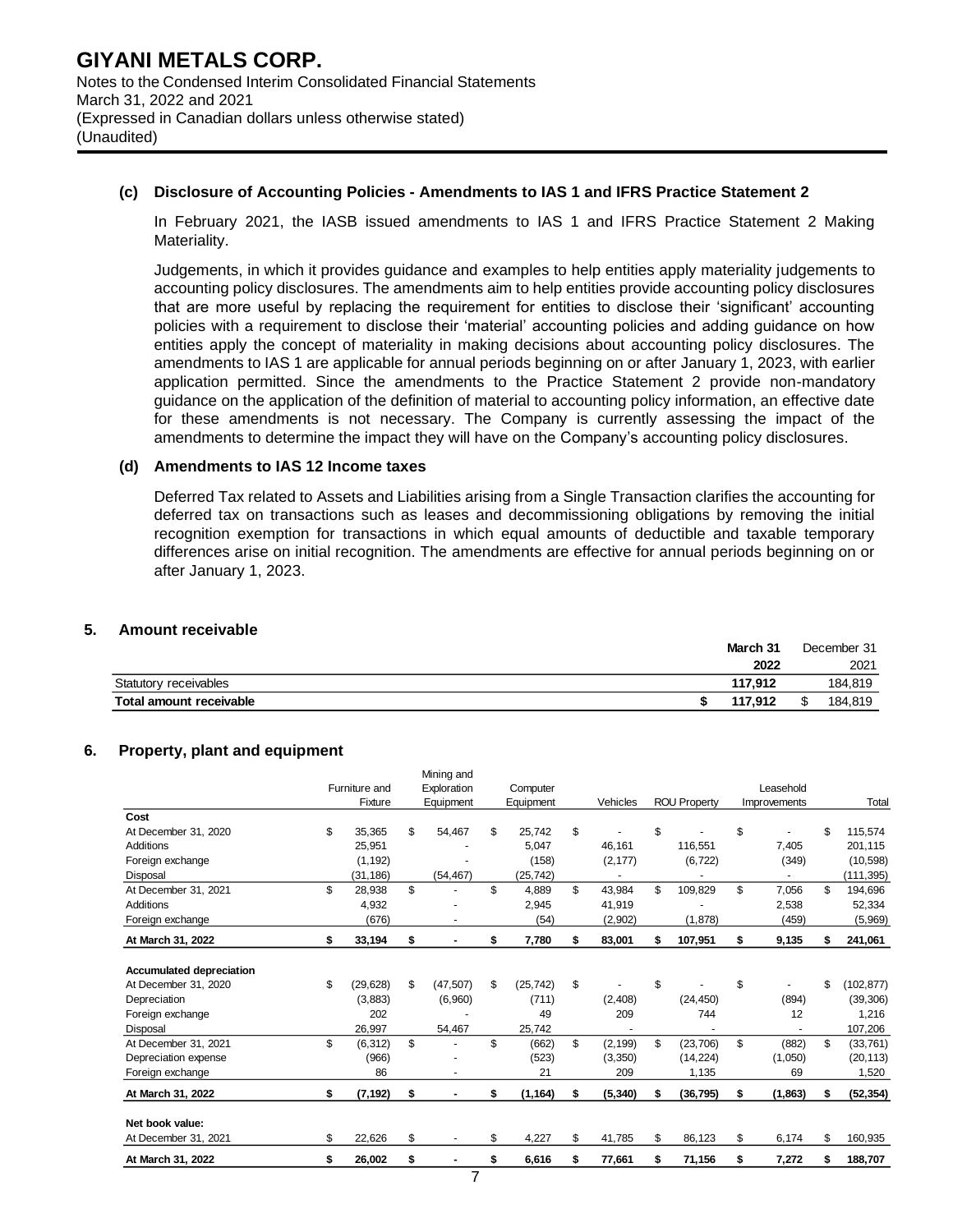#### **7. Exploration and evaluation assets**

#### **Botswana**

The following table shows the continuity of the acquisition costs and expenditures incurred on the Kanye Basin Prospects:

**March 31** December 31

|                                      | March 31    | December 31      |
|--------------------------------------|-------------|------------------|
|                                      | 2022        | 2021             |
| Opening balance                      | \$8,579,209 | 3,282,079<br>\$  |
| Exploration and drilling             | 393,635     | 1,705,209        |
| Engineering studies                  | -           | 2,105,542        |
| Environmental studies                | 15,777      | 117,512          |
| Geological studies                   | 681.679     | 777,338          |
| Other field operations               | 45,456      | 294,602          |
| Metallurgical test work and analysis | 76,542      | 455,624          |
| Acquisition costs and permits        | 52,686      | 79,812           |
| Demonstration plant                  | 5,212       |                  |
| Foreign exchange                     | (98,322)    | (238,509)        |
| Total                                | \$9,751,874 | 8,579,209<br>\$. |

#### **South Africa**

#### *Rock Island Gold Project*

The Company had previously entered into a joint operation agreement relating to the assets of Rock Island Trading 17 (Pty) Ltd. (1) ("**Rock Island**") with Corridor Mining Resources ("**CMR**"). The Company funded the joint operation with CMR on a 50:50 basis, whereby both parties were to share the costs evenly on an ongoing basis. The joint operation was operated through Rock Island; a company incorporated in South Africa for which Giyani had 28.8% effective ownership.

During the year ended December 31, 2019, the Company entered into a share sale agreement with CMR to sell the Company's effective interest of 28.8% or 45 shares in Rock Island (the "**Rock Island Agreement**") held through Lexshell 837 Investments (Pty) Ltd. ("**Lexshell**").

Also, during the year ended December 31, 2019, the Company entered into a share purchase agreement with Malungani Resources (Pty) Ltd ("**Malungani**") to acquire the remaining 36% of Lexshell it did not already own (the "**Lexshell Agreement**"). The Company and Malungani agreed on the following:

- Upon completion of the Rock Island Agreement, Lexshell would transfer the sale proceeds to Giyani in settlement of certain inter-company debts.
- The Company would issue Malungani 1,248,999 common shares of Giyani. 416,333 or one-third of the shares were issued as of December 31, 2019, and the remaining two-thirds were to be issued once the Company received the remaining proceeds from the Rock Island Agreement.

During the year 2021, the Company and Malungani amended the terms and completed the Lexshell Agreement for cash consideration of \$45,000 as full and final settlement.

During the three months ended March 31, 2022:

- The Rock Island Agreement had not been completed;
- The Company received ZAR350,000 (\$29,670) from CMR which was recorded in the condensed interim consolidated statement of loss and comprehensive loss as a gain on sale.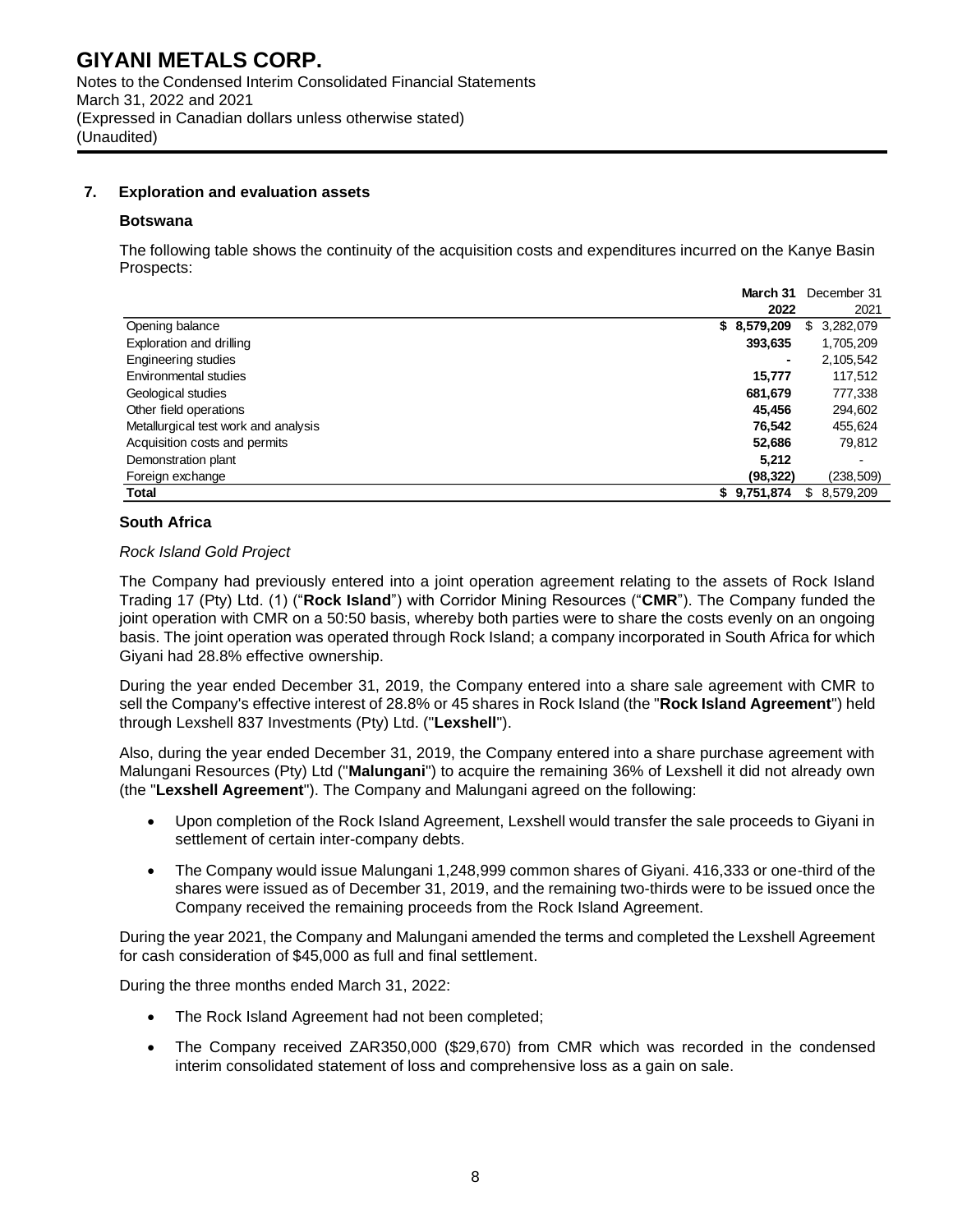#### **8. Accounts payable and accrued liabilities**

|                            | March 31    | December 31        |
|----------------------------|-------------|--------------------|
|                            | 2022        | 2021               |
| Trade payables             | 462.281     | 283.182<br>r<br>J. |
| <b>Accrued liabilities</b> | 1.409.449   | ,176,790           |
| <b>Total</b>               | \$1,871,730 | .459.972<br>٠n     |

#### **9. Lease liabilities**

|                                            |   | March 31  | December 31  |
|--------------------------------------------|---|-----------|--------------|
|                                            |   | 2022      | 2021         |
| Current portion of lease liabilities       | S | 54.542    | \$<br>54,396 |
| Non-current portion of lease liabilities   |   | 18,252    | 32,859       |
| <b>Total</b>                               |   | 72,794    | \$<br>87,255 |
|                                            |   |           |              |
|                                            |   | March 31  | December 31  |
|                                            |   | 2022      | 2021         |
| Lease liabilities, beginning of the period | S | 87,255    | \$           |
| Additions                                  |   |           | 116,551      |
| Finance cost                               |   | 1,717     | 2,854        |
| Lease payments                             |   | (15, 388) | (26, 545)    |
| Foreign exchange                           |   | (790)     | (5,605)      |
| Lease liabilities, end of the period       |   | 72,794    | 87.255       |

The Company recognized lease liabilities for the lease of several properties in Botswana at an incremental borrowing rate of 8.0%. The undiscounted lease payments remaining as at March 31, 2022, are as follows:

2022+

#### Undiscounted lease payments **but a set of the set of the set of the set of the set of the set of the set of the set of the set of the set of the set of the set of the set of the set of the set of the set of the set of the**

During the three months ended March 31, 2022, payments made for short term leases are captured in the condensed interim consolidated statement of net loss and comprehensive loss for the amount \$2,130 (three months ended March 31, 2021 - \$13,463).

#### **10. RSU liability**

The Company has adopted a RSU Plan under which the Board of Directors of the Company may grant to directors, officers, employees and consultants of the Company, non-transferable RSUs to acquire common shares or their cash equivalent at the end of the vesting period. The aggregate number of shares that may be issued under the RSU Plan shall not exceed 10% of the issued and outstanding common shares.

On June 17, 2021, the Company granted 188,680 RSU's to an officer of the Company which are to vest equally on April 21, 2022, and April 21, 2023. The RSUs granted are accounted for under the liability method whereby a liability is recorded at grant date equal to the fair value of the RSUs. A fair value of \$82,076 was determined based on the fair value of the Company's share price on the date of grant.

During the three months ended March 31, 2022, the Company recorded share-based compensation expenses for the RSUs of \$10,751 (three months ended March 31, 2021- \$Nil) in the condensed interim consolidated statements of loss and comprehensive loss.

#### **11. Related party transactions**

Key management personnel include those persons having authority and responsibility for planning, directing, and controlling the activities of the Company. The Company has determined that key management personnel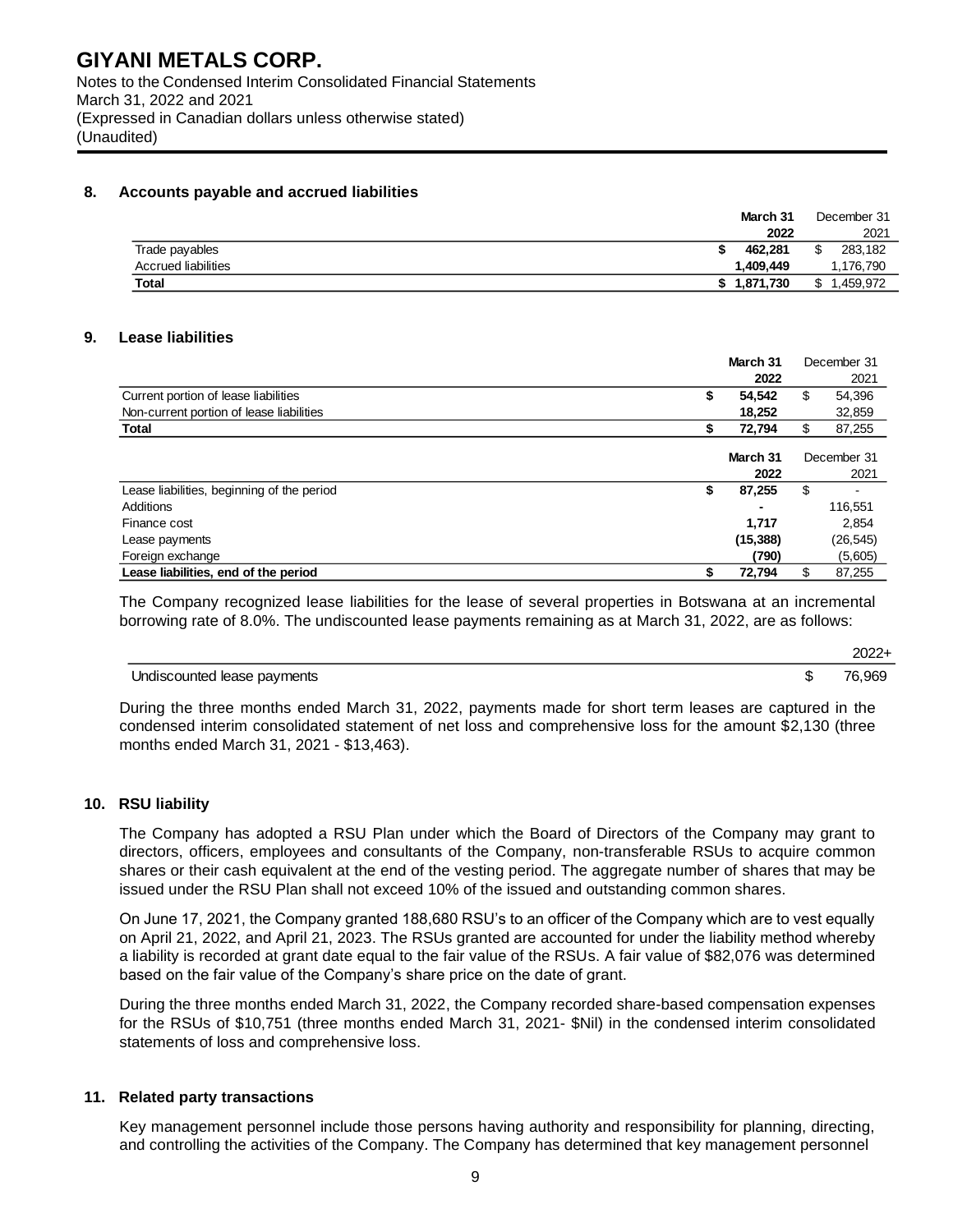consist of executive and non-executive members of the Company's Board of Directors and corporate officers.

Related party transactions for the three months ended March 31, 2022 and 2021 are as follows:

|                                         |                        | March 31                 | March 31      |
|-----------------------------------------|------------------------|--------------------------|---------------|
| <b>Transaction type</b>                 | Nature of relationship | 2022                     | 2021          |
| Stock-based compensation                | Directors and officers | 159.456                  | \$<br>191,724 |
| Management fees                         | <b>Officers</b>        | 444.784                  | 158,074       |
| Director fees                           | <b>Directors</b>       | 73.135                   | 31.779        |
| Exploration and evaluation expenditures | <b>Management</b>      | 174.891                  | 315,988       |
| Professional fees                       | <b>Former officer</b>  | $\overline{\phantom{a}}$ | 7,992         |
| Total                                   |                        | 852.266                  | 705.557       |

A summary of amount due to related parties which is recorded in accounts payable and accrued liabilities is:

|                         |                        | March 31 | December 31 |
|-------------------------|------------------------|----------|-------------|
| <b>Transaction type</b> | Nature of relationship | 2022     | 2021        |
| Management fees         | Officers               | 434.306  | 324.309     |

#### **12. Share capital**

a) Authorized share capital

Unlimited number of common shares without par value.

b) Issued share capital

The following is a continuity of shares issued:

|                                                                    |           | Number of   | Amount       |
|--------------------------------------------------------------------|-----------|-------------|--------------|
|                                                                    |           | shares      |              |
| Balance, December 31, 2020                                         |           | 153,753,234 | \$30,489,730 |
| Bought deals, equity financing                                     | (i), (ii) | 43,052,895  | 23,003,233   |
| Fair value of warrants issued in bought deals financing            | (i), (ii) |             | (4,846,181)  |
| Fair value of broker warrants issued in bought deals financing     | (i), (ii) |             | (639, 886)   |
| Share issuance costs                                               | (i), (ii) |             | (1,854,286)  |
| Exercise of stock options                                          | (iii)     | 2,262,500   | 468,530      |
| Fair value reclassed upon exercise of stock options                | (iii)     |             | 389,223      |
| Exercise of warrants                                               | (iv)      | 4,107,000   | 804,525      |
| Fair value reclassed upon exercise of warrants                     | (iv)      |             | 262,721      |
| Balance, December 31, 2021                                         |           | 203,175,629 | \$48,077,609 |
| Exercise of warrants                                               | (v)       | 3,512,016   | 733,786      |
| Exercise of broker warrants                                        | (v)       | 355,320     | 44,415       |
| Fair value reclassed upon exercise of warrants and broker warrants | $(\vee)$  |             | 294,663      |
| Balance, March 31, 2022                                            |           | 207,042,965 | \$49,150,473 |

(i) On March 24, 2021, the Company closed a bought deal equity financing for gross proceeds of \$11,503,220 and issued 16,916,500 units at \$0.68 per unit. The financing included the exercise in full of the underwriter's over-allotment option to purchase up to an additional 15% of the units of the offering (2,206,500 units) on the same terms. Each unit consisted of one common share of Giyani and one half of a share purchase warrant exercisable at \$1.00 for a period of 18 months from the date of issuance. In conjunction with the bought deal financing, \$632,677 in finders' fees were paid and an additional \$163,798 in issuance costs were capitalized.

The 8,458,249 share purchase warrants and 930,407 broker warrants were assigned a fair value of \$2,348,136 and \$352,486, respectively. Fair value was determined using the Black-Scholes option pricing model using the following weighted average assumptions: share price - \$0.64, dividend yield - 0%; expected volatility (based on historical price data of the Company's common share) - 138%; risk-free interest rate - 0.24%; and an expected life - 1.5 years. Each broker warrant is exercisable for one share at \$0.68 for a period of 1.5 years.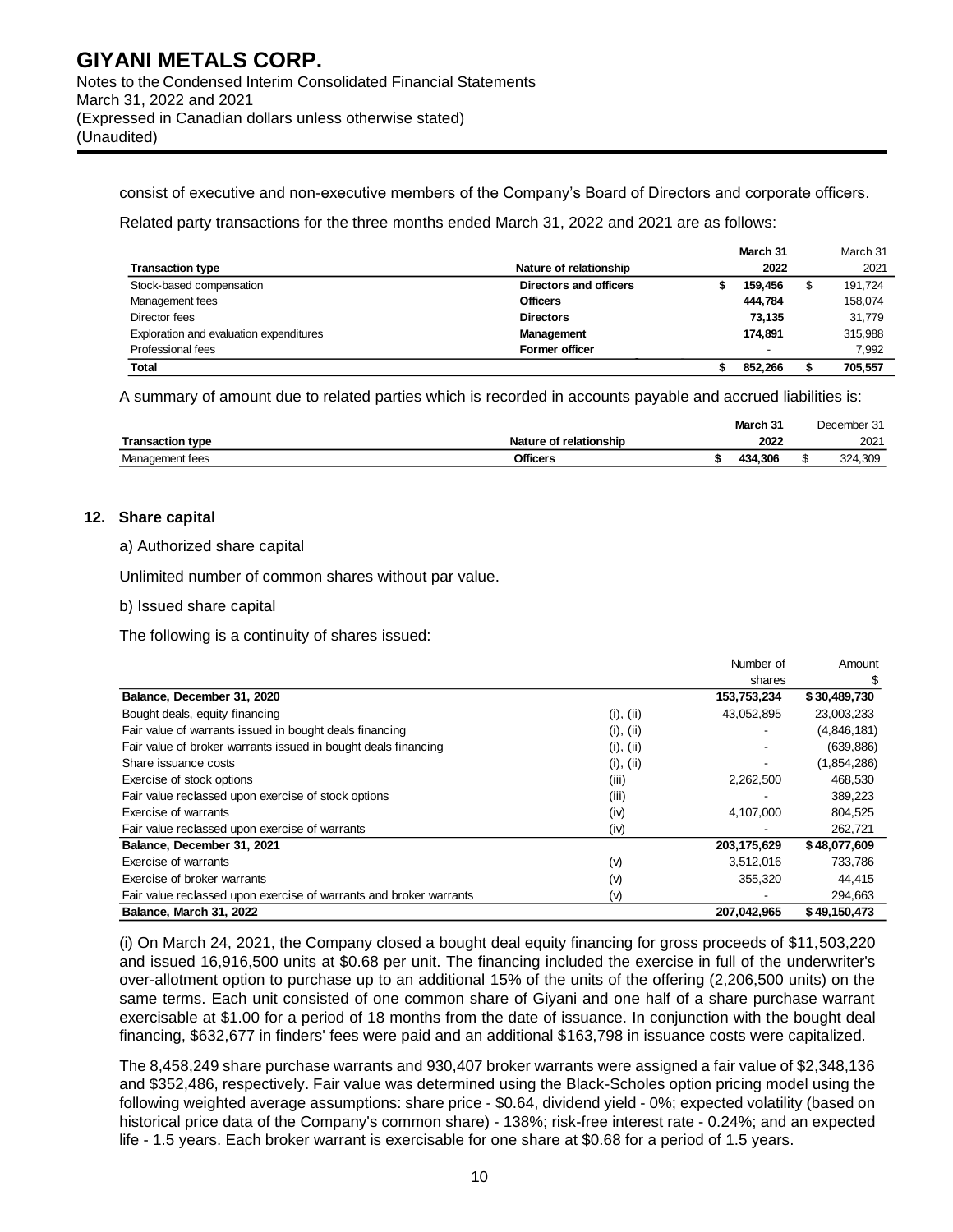(ii) On December 3, 2021, the Company closed a bought deal equity financing for gross proceeds of \$11,500,013 and issued 26,136,395 units at \$0.44 per unit. The financing included the exercise in full of the underwriter's over-allotment option to purchase up to an additional 15% of the units of the offering (3,409,095 units) on the same terms. Each unit consisted of one common share of Giyani and one half of a share purchase warrant exercisable at \$0.60 for a period of 24 months from the date of issuance. In conjunction with the bought deal financing, \$616,748 in finders' fees were paid and an additional \$441,063 in issuance costs were capitalized.

The 13,068,197 share purchase warrants and 1,381,241 broker warrants were assigned a fair value of \$2,498,045 and \$287,400, respectively. Fair value was determined using the Black-Scholes option pricing model using the following weighted average assumptions: share price - \$0.34, dividend yield - 0%; expected volatility (based on historical price data of the Company's common share) - 133%; risk-free interest rate - 1.01%; and an expected life - 2 years. Each broker warrant is exercisable for share at \$0.44 for a period of two years.

(iii) During the year ended December 31, 2021, a former officer, a current officer and a current director exercised 2,262,500 stock options exercisable between \$0.10 and \$0.34 for total gross proceeds of \$468,530. The fair value of the stock options exercised was \$389,223 which was reallocated from contributed surplus to share capital.

(iv) During the year ended December 31, 2021, 4,107,000 warrants with exercise prices between \$0.10 and \$0.35 were exercised for gross proceeds of \$804,525. The fair value of the warrants exercised was \$262,721 which was reallocated from warrants to share capital.

(v) During the three months ended March 31, 2022, 3,512,016 warrants with exercise prices between \$0.20 and \$0.35 were exercised for gross proceeds of \$733,786. 355,320 finders' warrants with an exercise price of \$0.125 were exercised for gross proceeds of \$44,415. The fair value of the warrants and finders' warrants exercised was \$232,604 and \$62,059 which was reallocated from warrants to share capital. Additionally, 67,818 warrants expired during the three months ended March 31, 2022. Of the warrants exercised during the three months ended March 31, 2022, 63,166 shares had not been issued from treasury.

# **13. Stock options**

The Company has adopted an incentive stock option plan in accordance with the policies of the TSXV, under which the Board of Directors of the Company may grant to directors, officers, employees and consultants of the Company, non-transferable options to purchase common shares provided the number of shares reserved for issuance under the stock option plan shall not exceed 10% of the issued and outstanding common shares, exercisable for a period of up to five years from the date of grant. The Board of Directors determines the price per common share and the number of common shares, which may be allotted to directors, officers, employees and consultants, and all other terms and conditions of the option, subject to the rules of the TSXV.

Stock option transactions are summarized as follows:

|                                               |                        | Number of     | Weighted       |
|-----------------------------------------------|------------------------|---------------|----------------|
|                                               |                        | stock options | average        |
|                                               |                        | outstanding   | exercise price |
| Balance, December 31, 2020                    |                        | 10,112,500    | 0.22           |
| Exercised                                     | note $12(b)(iii)$      | (2,262,500)   | 0.21           |
| Granted                                       | (i), (ii), (iii), (iv) | 4,462,500     | 0.49           |
| Forfeited                                     | (v)                    | (500,000)     | 0.21           |
| Balance, December 31, 2021 and March 31, 2022 |                        | 11,812,500    | 0.32           |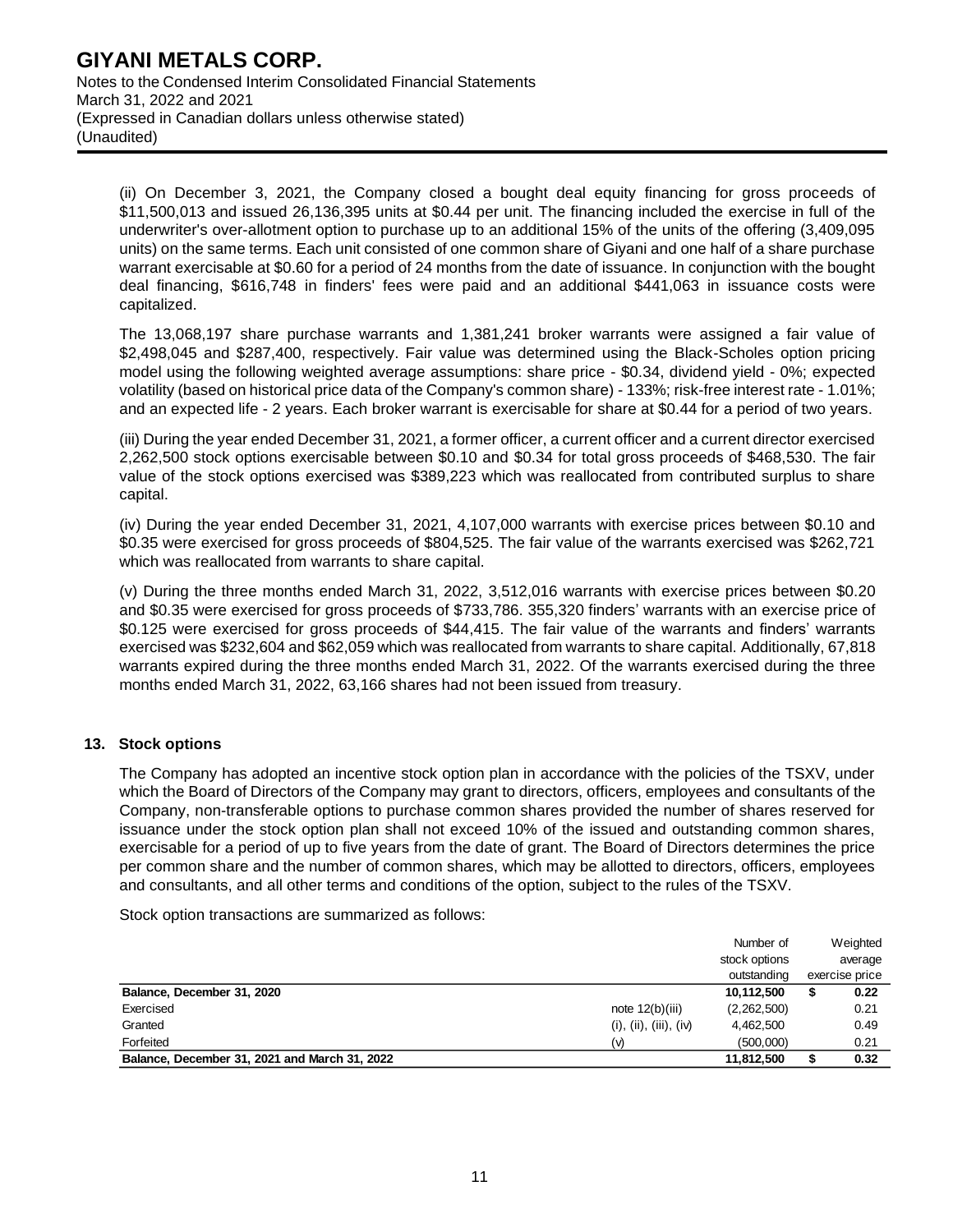(i) On January 18, 2021, the Company granted 750,000 stock options to management with each stock option exercisable into one common share of the Company at an exercise price of \$0.465 per common share until January 18, 2026, 250,000 stock options vested immediately and the remaining 500,000 stock options are set to vest equally on each of the one and two year anniversaries of the grant date subject to certain change of control provisions. A fair value of \$330,100 was determined using the Black-Scholes option pricing model. The following assumptions were used: share price - \$0.49, dividend yield - 0%; expected volatility (based on historical price data of the Company's common share) - 145%; risk-free interest rate - 0.42%; and an expected life - 5 years.

(ii) On April 21, 2021, the Company granted 2,062,500 stock options to management with each stock option exercisable into one common share of the Company at an exercise price of \$0.53 per common share until April 21, 2026, 895,833 stock options vested immediately and the remaining 1,166,667 stock options are set to vest equally on each of the one and two year anniversaries of the grant date subject to certain change of control provisions. A fair value of \$974,100 was determined using the Black-Scholes option pricing model. The following assumptions were used: share price - \$0.53, dividend yield - 0%; expected volatility (based on historical price data of the Company's common share) - 142%; risk-free interest rate - 0.42%; and an expected life - 5 years.

(iii) On June 18, 2021, the Company granted 450,000 stock options to directors with each stock option exercisable into one common share of the Company at an exercise price of \$0.40 per common share until June 18, 2026, vested immediately. A fair value of \$159,800 was determined using the Black-Scholes option pricing model. The following assumptions were used: share price - \$0.40, dividend yield - 0%; expected volatility (based on historical price data of the Company's common share) - 141%; risk-free interest rate - 0.97%; and an expected life - 5 years.

(iv) On September 2, 2021, the Company granted 1,200,000 stock options to directors and management with each stock option exercisable into one common share of the Company at an exercise price of \$0.48 per common share until September 2, 2026, 633,334 options vested immediately, 83,333 will vest in two equal tranches on September 2, 2022 and 2023; 150,000 options will vest on February 16, 2022; and 250,000 options will vest in thirds on January 26, 2022, July 26, 2022 and July 26, 2023. A fair value of \$511,829 was determined using the Black-Scholes option pricing model. The following assumptions were used: share price - \$0.48, dividend yield - 0%; expected volatility (based on historical price data of the Company's common share) - 142%; risk-free interest rate - 0.77%; and an expected life - 5 years.

(v) During the year ended December 31, 2021, 500,000 stock options with exercise prices between \$0.15 and \$0.53 were forfeited.

(vi) During the three months ended March 31, 2022, the Company recorded stock-based compensation in connection with the vesting of options totaling \$195,278 (three months ended March 31, 2021 - \$191,724) in the condensed interim consolidated statements of loss and comprehensive loss.

Stock options outstanding as at March 31, 2022:

|                      |            | Remaining    |                      |                |  |  |  |
|----------------------|------------|--------------|----------------------|----------------|--|--|--|
| Exercise contractual |            |              |                      | <b>Options</b> |  |  |  |
| Expiry date          | price (\$) | life (years) | <b>Total options</b> | exercisable    |  |  |  |
| May 1, 2022          | 0.34       | 0.08         | 300,000              | 300,000        |  |  |  |
| November 28, 2022    | 0.30       | 0.66         | 750,000              | 750,000        |  |  |  |
| April 25, 2023       | 0.23       | 1.07         | 350,000              | 350,000        |  |  |  |
| September 28, 2023   | 0.28       | 1.50         | 2,275,000            | 1,575,000      |  |  |  |
| November 19, 2024    | 0.15       | 2.64         | 1,750,000            | 1,050,000      |  |  |  |
| July 5, 2025         | 0.15       | 3.27         | 375,000              | 375,000        |  |  |  |
| September 24, 2025   | 0.185      | 3.49         | 1,600,000            | 1,200,000      |  |  |  |
| January 18, 2026     | 0.465      | 3.81         | 750,000              | 250,000        |  |  |  |
| April 21, 2026       | 0.53       | 4.06         | 2,012,500            | 845,833        |  |  |  |
| June 18, 2026        | 0.40       | 4.22         | 450,000              | 450,000        |  |  |  |
| September 2, 2026    | 0.48       | 4.43         | 1,200,000            | 633,334        |  |  |  |
|                      |            |              | 11.812.500           | 7.779.167      |  |  |  |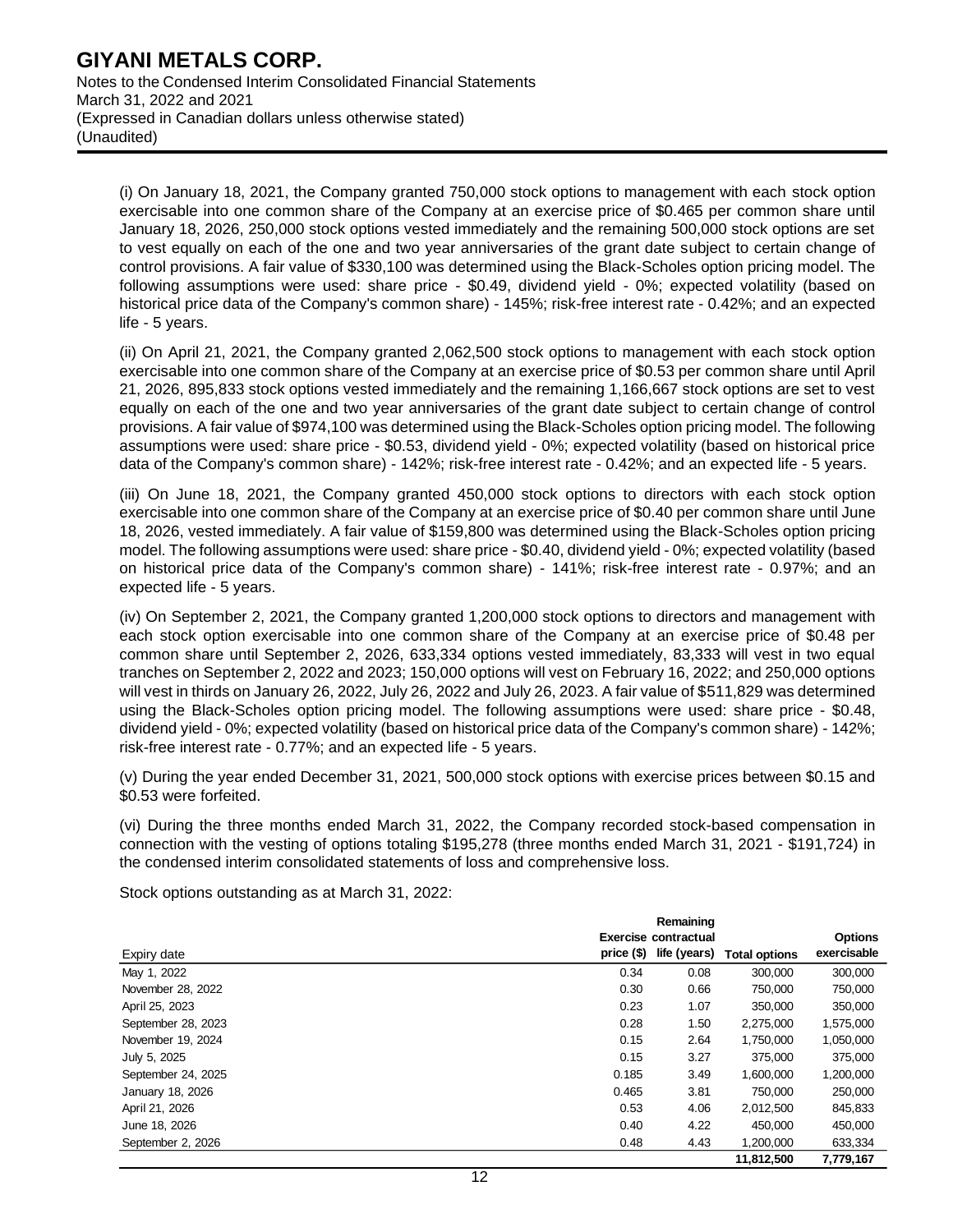Notes to the Condensed Interim Consolidated Financial Statements March 31, 2022 and 2021 (Expressed in Canadian dollars unless otherwise stated) (Unaudited)

# **14. Warrants**

Warrant transactions are summarized as follows:

|                            |                            | Number of<br>warrants |    | Weighted<br>average |
|----------------------------|----------------------------|-----------------------|----|---------------------|
|                            |                            | outstanding           |    | exercise price      |
| Balance, December 31, 2020 |                            | 28,914,820            | \$ | 0.30                |
| Issued                     | note $12b$ ( <i>i,ii</i> ) | 23,838,094            |    | 0.74                |
| Exercised                  | note $12b$ (iv)            | (4, 107, 000)         |    | 0.20                |
| Balance, December 31, 2021 |                            | 48,645,914            | \$ | 0.52                |
| Exercised                  | note $12b(v)$              | (3,930,502)           |    | 0.20                |
| Expired                    | note $12b(v)$              | (67, 818)             |    | 0.20                |
| Balance, March 31, 2022    |                            | 44,647,594            | S  | 0.55                |

Warrants outstanding as at March 31, 2022:

|                                      |                 | Remaining    |             |  |
|--------------------------------------|-----------------|--------------|-------------|--|
|                                      | <b>Exercise</b> | contractual  | Warrants    |  |
| Expiry date                          | price $($)$     | life (years) | exercisable |  |
| June 23, 2022                        | 0.35            | 0.23         | 17,500,000  |  |
| June 23, 2022 (finders warrants)     | 0.35            | 0.23         | 2,097,000   |  |
| September 24, 2022                   | 1.00            | 0.48         | 8,458,250   |  |
| September 24, 2022 (broker warrants) | 0.68            | 0.48         | 930,407     |  |
| May 25, 2023                         | 0.10            | 1.15         | 1,212,498   |  |
| December 3, 2023                     | 0.60            | 1.68         | 13,068,198  |  |
| December 3, 2023 (broker warrants)   | 0.44            | 1.68         | 1,381,241   |  |
|                                      |                 |              | 44.647.594  |  |

# **15. Corporate, general and administrative**

|                                  | March 31      |    | March 31 |
|----------------------------------|---------------|----|----------|
|                                  | 2022          |    | 2021     |
| Management fees                  | \$<br>664.984 | \$ | 226,495  |
| Director fees                    | 73,135        |    | 31,779   |
| Stock-based compensation         | 206,029       |    | 191,724  |
| Accounting and audit             | 102,025       |    | 43,234   |
| Legal fees                       | 48,572        |    | 44,149   |
| Insurance                        | 18,093        |    | 7,621    |
| Investor relations and marketing | 224,113       |    | 105,692  |
| Filing and compliance fees       | 43,035        |    | 59,942   |
| Corporate development            | 12,678        |    |          |
| Travel                           | 181,010       |    | 28,800   |
| General and administrative       | 39,978        |    | 51,472   |
|                                  | \$1,613,652   | S  | 790,908  |

# **16. Capital management**

The Company's policy is to maintain a strong capital base to maintain investor, creditor and market confidence and sustain future development of the business. The capital of the Company consists of equity.

The Company manages its capital structure and makes adjustments in light of the changes in its economic environment and the risk characteristics of the Company's assets. To effectively manage the Company's capital requirements, the Company has in place planning, budgeting and forecasting processes to help determine the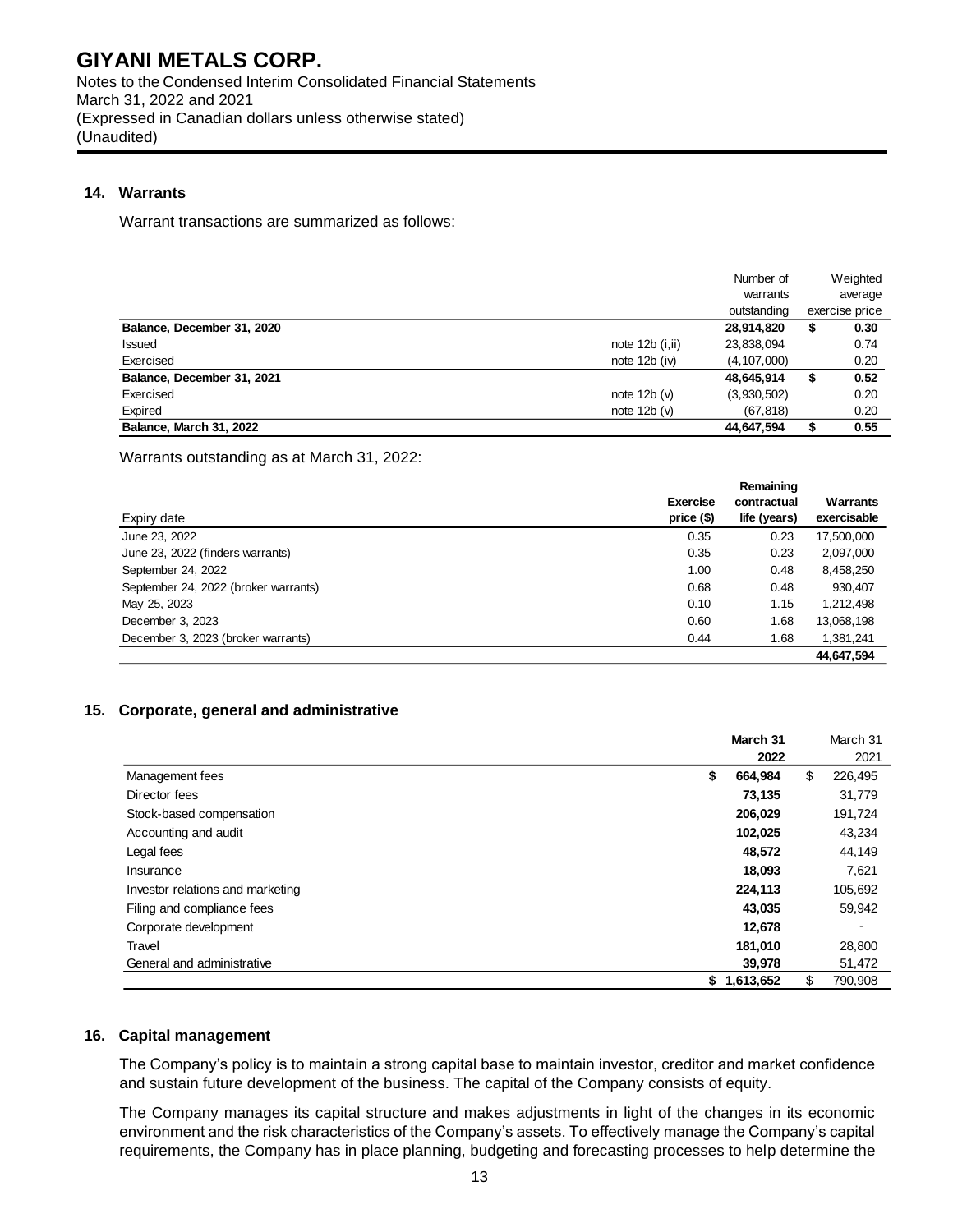funds required to ensure the Company has the appropriate liquidity to meet its operating and growth objectives. The Company is not subject to any capital requirements imposed by a lending institution or regulatory body, other than Policy 2.5 of the TSXV which requires adequate working capital or financial resources of the greater of (i) \$50,000 and (ii) an amount required in order to maintain operations and cover general and administrative expenses for a period of 6 months. As of March 31, 2022, the Company is compliant with known requirements including Policy 2.5 of the TSXV.

#### **17. Financial instruments and risk management**

Below is the summary showing the classification and measurement bases of the Company's financial instruments:

| <b>Classification</b>                    | <b>IFRS 9</b>  |  |
|------------------------------------------|----------------|--|
| Cash                                     | <b>FVTPL</b>   |  |
| Amount receivable                        | Amortized cost |  |
| Accounts payable and accrued liabilities | Amortized cost |  |

The Company provides information about its financial instruments measured at fair value at one of three levels according to the relative reliability of the inputs used to estimate the fair value. The hierarchy gives the highest priority to unadjusted quoted prices in active markets for identical assets or liabilities and the lowest priority to unobservable inputs.

The three levels of the fair value hierarchy are as follows:

Level 1: quoted prices (unadjusted) in active markets for identical assets or liabilities.

Level 2: inputs other than quotes prices included in Level 1 that are observable for the asset or liability, either directly (i.e., as prices) or indirectly (i.e., derived from prices).

Level 3: inputs for the asset or liability that are not based on observable market data (unobservable inputs).

The fair values of the Company's cash, amount receivable and accounts payable and accrued liabilities approximate carrying values recorded on the condensed interim consolidated statements of loss and comprehensive loss.

Cash is a financial instrument measured at fair value through FVPTL using level 1.

During the three months ended March 31, 2022, there were no transfers between levels 1, 2 and 3 and there were no changes in valuation techniques.

The Company's risk exposure and the impact on the financial instruments are summarized below:

#### *Credit Risk*

Credit risk is the risk of financial loss to the Company if a counterparty to a financial instrument fails to meet its contractual obligations. The Company's exposure to credit risk includes cash and amount receivable.

The Company has assessed the credit risk on its cash as low as the majority of its funds are held in large Canadian financial institutions. Management deems the credit risk associated with amount receivable as minimal.

#### *Liquidity Risk*

Liquidity risk is the risk that the Company will not be able to meet its obligations as they become due. The Company's approach to managing liquidity risk is to provide reasonable assurance that it will have sufficient funds to meet its liabilities when they come due. The Company manages its liquidity risk by forecasting cash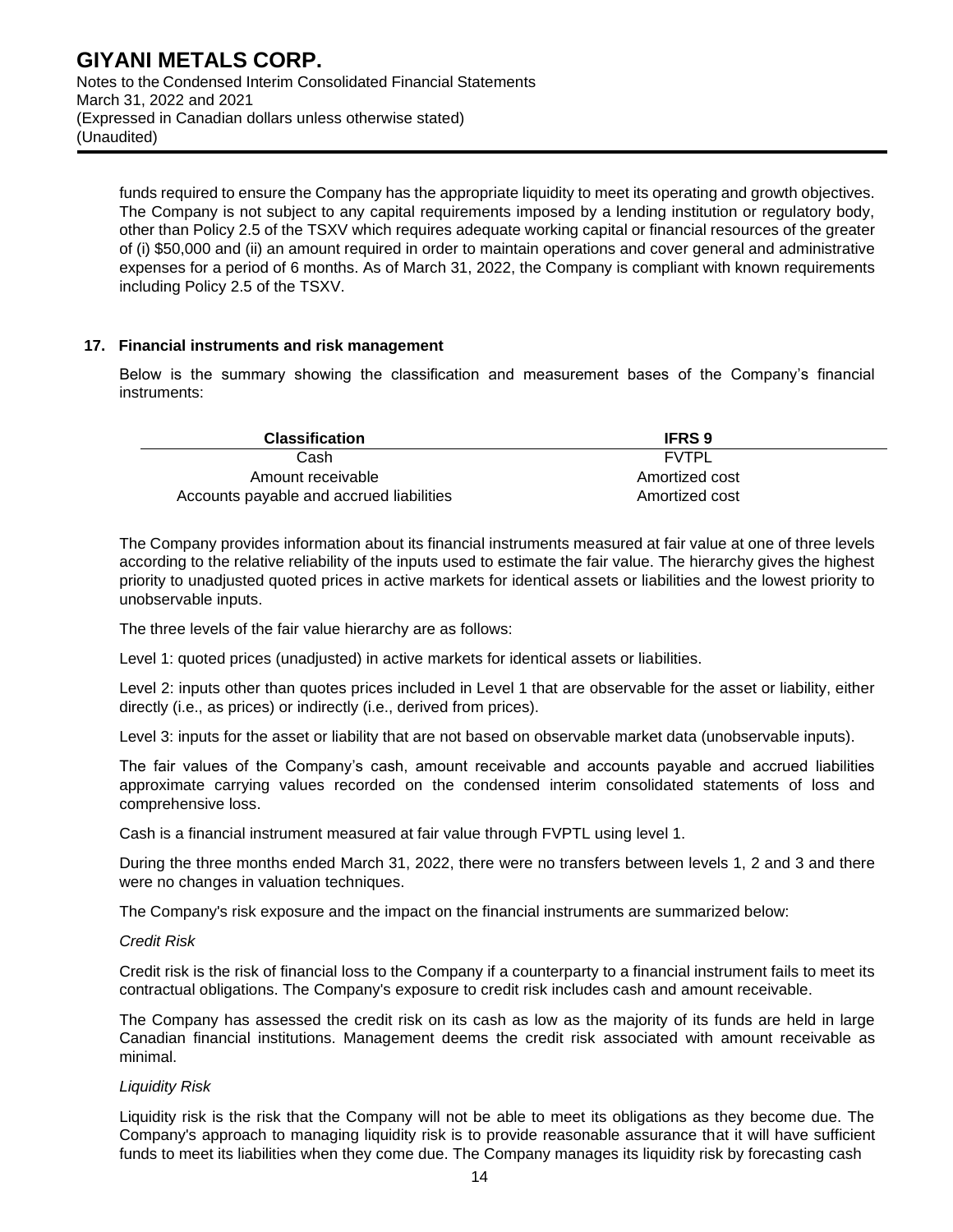flows required by operations and anticipated investing and financing activities. The Company's financial obligations currently consist of accounts payable and accrued liabilities, lease liabilities and RSU liabilities.

The Company had cash at March 31, 2022, of \$18,618,376 (December 31, 2021 - \$20,250,602). As at March 31, 2022, the Company had accounts payable and accrued liabilities, lease liabilities and RSU liabilities of \$1,981,243 (December 31, 2021 - \$1,573,195).

#### *Market Risk*

Market risk is the risk that the fair value or future cash flows of a financial instrument will fluctuate because of changes in market prices. Market risk comprises three types of risk: interest rate risk, foreign currency risk and other price risk.

#### *a) Interest Rate Risk*

The Company's cash consists of cash held in bank accounts that earn interest at variable interest rates. Future cash flows from interest income on cash will be affected by interest rate fluctuations. Due to the short-term nature of these financial instruments fluctuations in market rates do not have a significant impact on estimated fair values. The Company manages interest rate risk by maintaining an investment policy that focuses primarily on preservation of capital and liquidity. The interest income earned on cash is minimal; therefore, the Company is not subject to material interest rate risk.

#### *b) Foreign Currency Risk*

The Company is exposed to foreign currency risk of the South African Rand, Great Britain Pound, Botswana Pula and United States dollar. Based on the net exposure at March 31, 2022, a 10% depreciation or appreciation of the South African Rand, Botswana Pula and United States dollar against the Canadian dollar would be approximately \$40,082.

#### *c) Other Price Risk*

Other price risk is the risk that the fair or future cash flows of a financial instrument will fluctuate because of changes in market prices, other than those arising from interest rate risk or foreign currency risk. The Company is not exposed to any other price risk.

#### **18. Segmented information**

Operating segments are reported in a manner consistent with internal reporting provided to the chief operating decision-maker. The chief operating decision-maker is responsible for allocating resources and assessing performance of the operating segments and has been identified as the Company's CEO.

The Company has three operating segments: (1) Botswana Mining for the exploration, evaluation and development of manganese mining projects located in Botswana, (2) South Africa Mining for activities in South Africa. The rest of the entities within the Company are grouped into the Corporate segment.

The segment information is as follows: